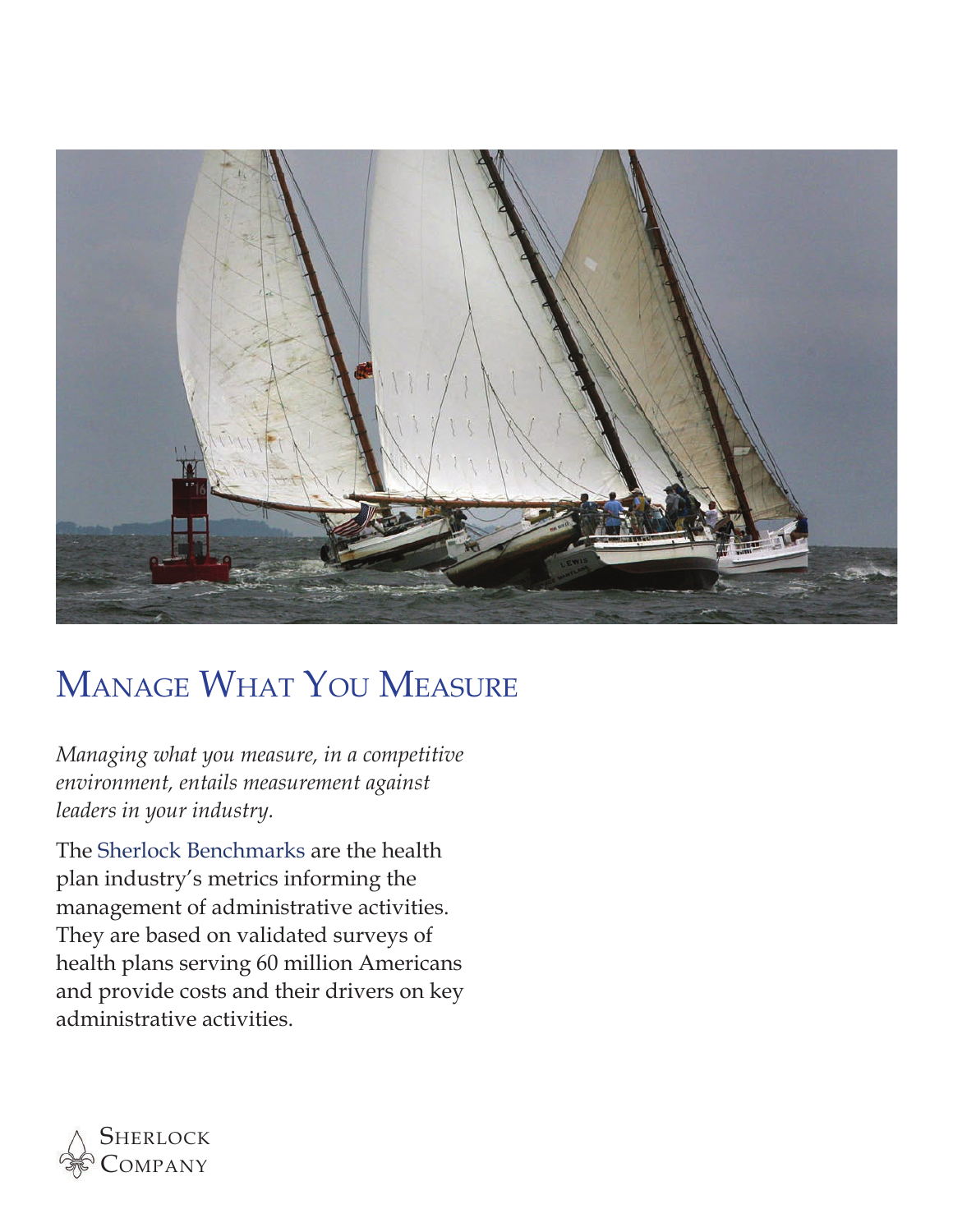# Insights on activities under the direct control of health plan managers

**The Sherlock Benchmarks are the "gold standard" of health plan administrative cost benchmarks. Health plans use them to determine whether their administrative costs are competitive, to prioritize for improvement among numerous specific activities and to identify cost drivers that, overall and within functions, can help implement those improvements.**

Health plan managers oversee all their costs, both health care and administration. But administrative activities can more directly managed than health care costs. Optimization of administration can amplify earnings during favorable health cost trends, while the effects of unfavorable health care trends can be muted.

#### Characteristics of the Sherlock Benchmarks

- Universes are based on Sherlock Company's proprietary, confidential surveys of more than 30 health plans serving 60 million Americans.
- Multiple universes of health plans: Larger Plans, Blue Cross Blue Shield, Independent / Provider-Sponsored, Medicare, Medicaid. Regardless of your product focus or organization type we have Benchmarks that compare with your health plan.
- Highly granular:
	- Segmented by approximately 12 Products: HMO, Indemnity & PPO, ASO, Medicare Advantage, Medicaid, among others.
	- Approximately 70 functions or subfunctions ranging from Rating and Underwriting, Customer Services, Provider Contracting, Actuarial and subfunctions of Corporate Services.
	- Some Market Segment information: small group, middle market, large group.
	- Each function displayed for each product or market segment.
- All information is from the most recently available calendar year, 2021.
- Supported by hundreds of pages of documentation, the *Common Guidelines*.
- Cost, product and other metric definitions and calculations are developed in consultation with participating health plans.
- Validated for completeness and reconciled with other sources including audits.
- Mutually exclusive and collectively exhaustive. A comprehensive explanation for your plan: Issue Trees and Pareto charts are possible. This approach also helps enable our validation.
- Extensive operational metrics support drilldowns.
- Health plans serving more than 200 million Americans are users of the Sherlock Benchmarks since June 2019.
- Now completing our 25th year, the Sherlock Benchmarks are based on the experience of nearly 1,000 health plan years of participation.
- Independent. Our ownership is independent and we are free of conflicts of interest.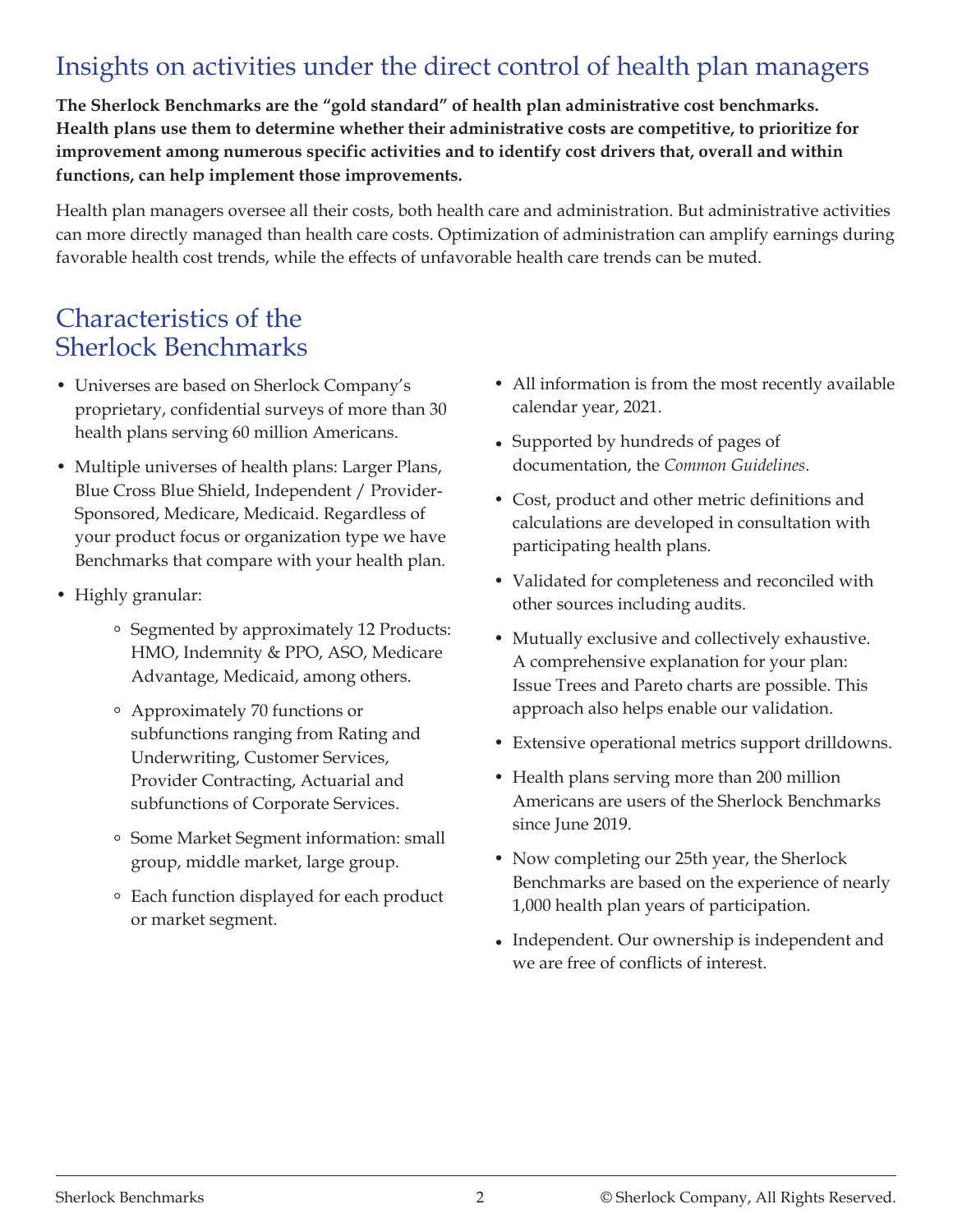# Sherlock Benchmark Reports

The Benchmark Reports are summaries of Sherlock Company's proprietary surveys. We validate the responses and present the metrics free of conflicts of interest. There are up to 1,300 pages of content plus 400 pages of supporting definitions and calculation notes.

These Reports are all included with the *Sherlock Benchmarks* though the Financial Metrics may be licensed alone.

- **Financial Metric Benchmarks.** While you are responsible for the health care for many your members, you manage the administrative services for all of them. Costs are standardized by percents of revenue and PMPM functional area costs, segmented by product, and by market segment. Longitudinal comparisons, specialty service analyses, selected finance and accounting topics, information systems allocations to supported functional area, and selected universe characteristics are also included.
- **Operational Metric Benchmarks.** Whether it's staffing ratios, compensation metrics or department-specific measures like average speed of answer or cost per claim, we deliver high ROI metrics. Drilldown ratios include factors driving functional and total costs, including staffing ratios, compensation and non-labor expenses. Also includes extensive function-specific metrics such as cost per claim, cost per member or provider service inquiry. All key operational areas are reflected here, including enrollment, provider contracting, information systems claims and customer services.
- **Staffing and Compensation Benchmarks.** Staffing ratio, compensation and non-labor expenses are segmented by function, and estimated by product and market segment. Outsourcing and labor intensity is calculated for each function.
- **Medical Management Benchmarks.** This includes operational requirements of precertification, case management, disease management, nurse information line, utilization review and appeals and quality assurance and wellness. Ratios of use, process, staffing, staff composition are provided.
- **Health Care Utilization Metrics.** Pricing and utilization rates for 35 different health services and separatelysegmented products for up to 11 products. Health services include several categories of acute care and other inpatient facility care, several categories of outpatient care, five categories of professional services, four types of pharmaceutical care plus eight other services such as lab, home health and injectibles.

## Sherlock Benchmark Cost Standardization and Analysis

The Sherlock Benchmarks are designed to be applicable to your health plan. Cost values are expressed PMPM and as a percent of fees. Operational metrics are also same-sized so, for instance, staffing is expressed as staffing ratios.

In effect, health plan administrative expense lines are segmented into 70 functional areas and up to 12 products, or approximately 800 function/expense cells. The allows you to look at each of your products individually and also to look at your organization as a whole by reweighting the Benchmarks to match your mix.

Like products, functions are similarly divided among market segments. While somewhat redundant to product segmentation, market segmentation helps identify the unique operating characteristics of individual, small group and large group markets.

Sherlock Benchmarks permit drilldowns into the sources of PMPM variances. All functions are analyzed by drivers of staffing ratios, non-labor costs and compensation. Some functions, with identifiable outputs are further analyzed into additional metrics of productivity, unit cost and primary demand for the activity.